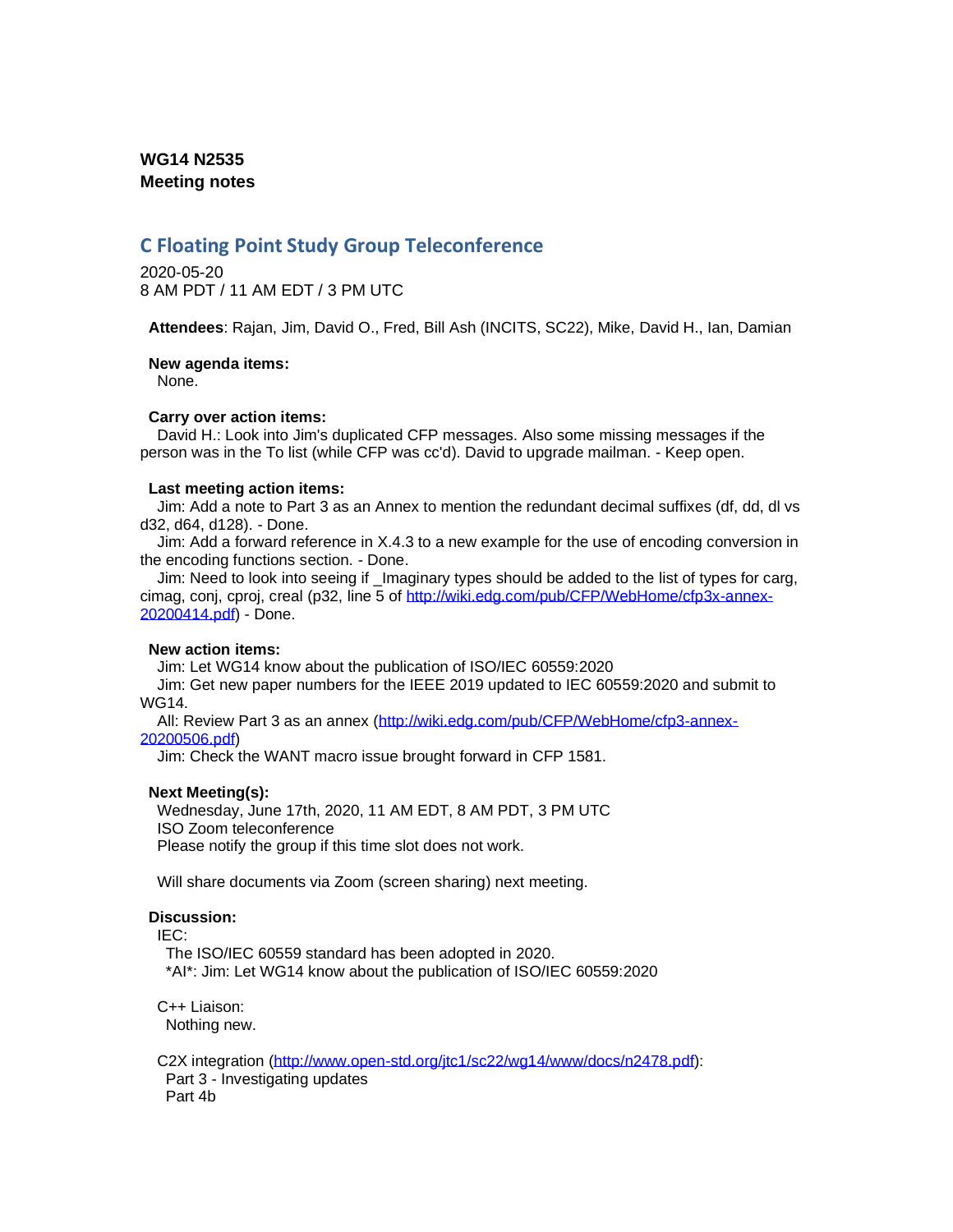Part 5a,b,c,d

Proposals for IEEE-2019 support have been submitted.

Jim: Now ISO/IEC 60559:2020. We can update what we have submitted to point to the published standard.

Jim: See [Cfp-interest 1576] Fwd: JTC 1/SC 22/WG 14 New editor and backup editor

Still missing N2490 (wide string functions), N2476, N2446 which were approved but need to be in C2X still.

#### **Action item details:**

David: Look into Jim's duplicated CFP messages. Also some missing messages if the person was in the To list (while CFP was cc'd). David to upgrade mailman.

See [Cfp-interest 1577] new sendmail installed on [oakapple.net/ucbtest.org](http://oakapple.net/ucbtest.org) - David H. Rajan still saw a dup note to David Keaton.

Jim: Add a note to Part 3 as an Annex to mention the redundant decimal suffixes (df, dd, dl vs d32, d64, d128).

Looks good.

Jim: Add a forward reference in X.4.3 to a new example for the use of encoding conversion in the encoding functions section.

Looks good.

Jim: Need to look into seeing if \_Imaginary types should be added to the list of types for carg, cimag, conj, cproj, creal (p32, line 5 of [http://wiki.edg.com/pub/CFP/WebHome/cfp3x-annex-](http://wiki.edg.com/pub/CFP/WebHome/cfp3x-annex-20200414.pdf)[20200414.pdf\)](http://wiki.edg.com/pub/CFP/WebHome/cfp3x-annex-20200414.pdf)

See [Cfp-interest 1569] Re: TS3-as-annex - Jim Looks good.

## **Other issues**

Update proposals to refer to IEC 60559:2020

See [http://wiki.edg.com/pub/CFP/WebHome/C\\_support\\_for\\_IEC\\_60559-2020-20200515.pdf](http://wiki.edg.com/pub/CFP/WebHome/C_support_for_IEC_60559-2020-20200515.pdf) [http://wiki.edg.com/pub/CFP/WebHome/C2x\\_proposal\\_-\\_min-max\\_functions-20200515.pdf](http://wiki.edg.com/pub/CFP/WebHome/C2x_proposal_-_min-max_functions-20200515.pdf) Good to move forward with the updates? Yes.

\*AI\*: Jim: Get new paper numbers for the IEEE 2019 updated to IEC 60559:2020 and submit to WG14.

Review revised TS3-as-annex, including

ISSUE 1: Support for conversions from binary types and formats to decimal non-arithmetic formats

To represent binary exactly in a string, you need hex representation, which is not supported in the string to encoding side.

Alternatives: Create new functions, don't support these conversions.

Issues with hex support include specifying what happens with rounding.

IEEE says decimal character sequences. Explicitly says to allow different radix operands. Conversion to an intermediate type will result in another rounding, so we can't do that. It would generally work for narrower to wider types, but not the other way.

ISSUE 2: Support for conversions from extended types to decimal non-arithmetic formats <http://wiki.edg.com/pub/CFP/WebHome/conversions-20200513.pdf> Jim: This seems to not be true. We should be good here.

ISSUE 3: Dependency on an approved change in the C standard which hasn't been made yet.